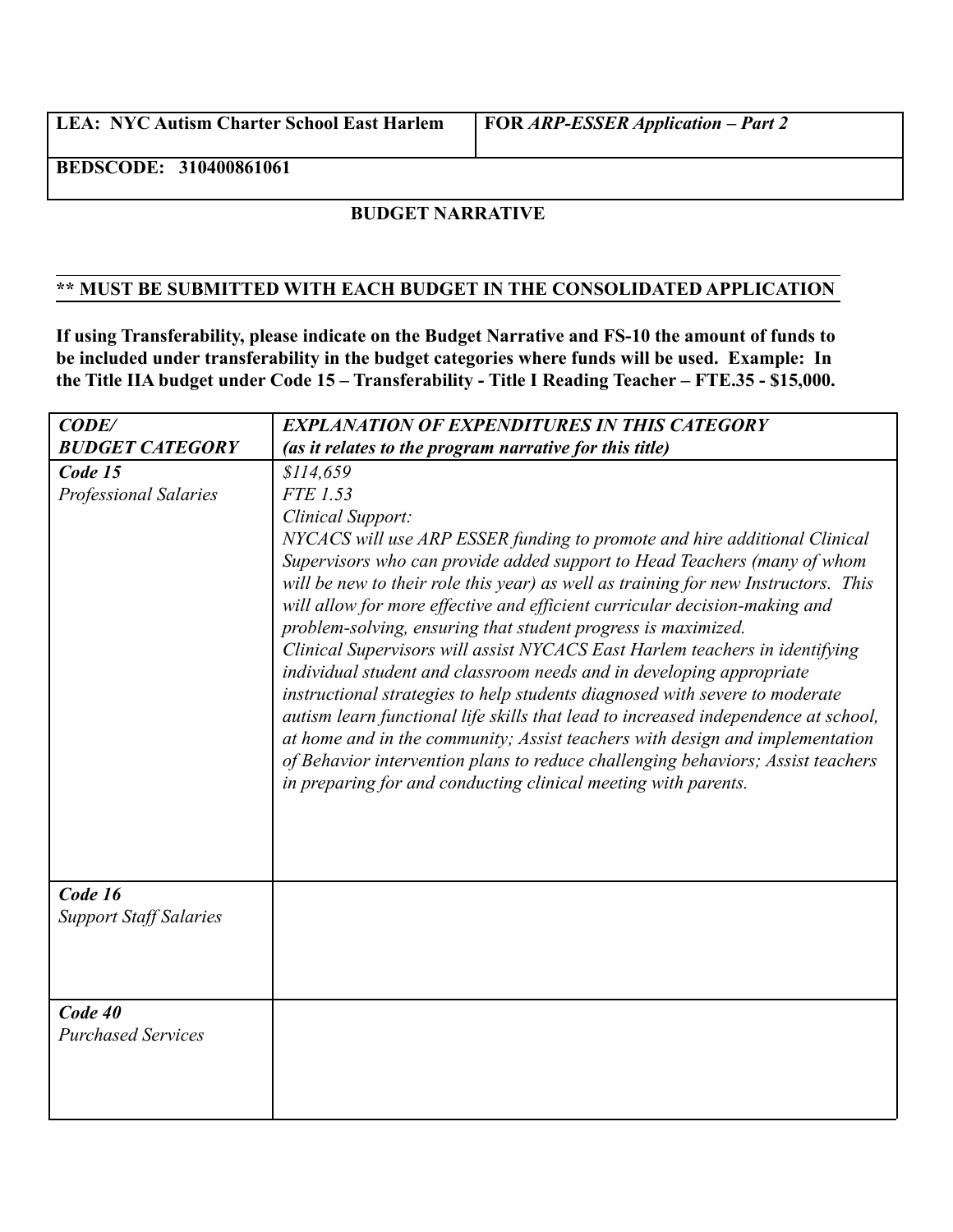| <b>Code 45</b><br>Supplies and Materials |  |
|------------------------------------------|--|
| <b>Code 46</b><br>Travel Expenses        |  |